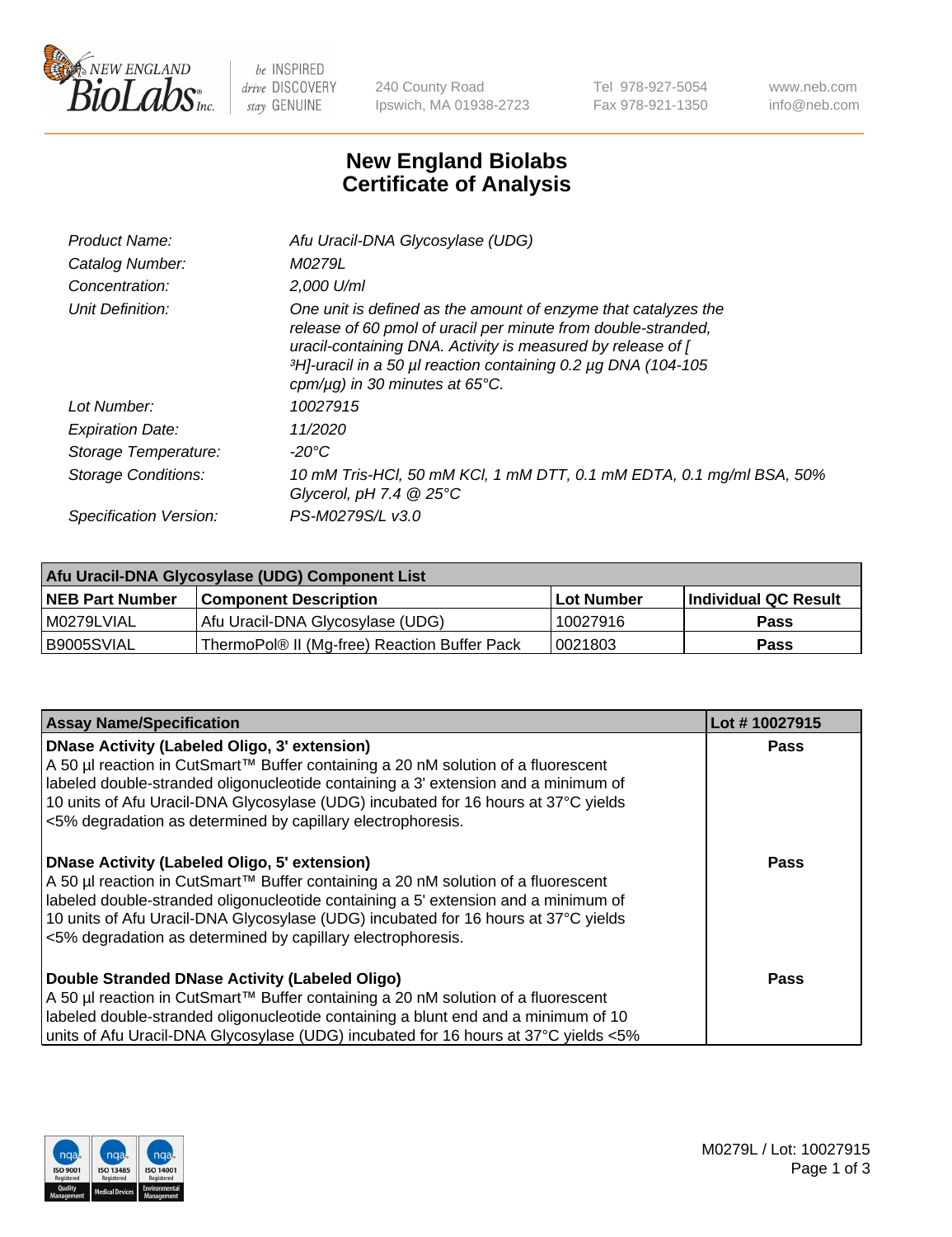

be INSPIRED drive DISCOVERY stay GENUINE

240 County Road Ipswich, MA 01938-2723 Tel 978-927-5054 Fax 978-921-1350 www.neb.com info@neb.com

| <b>Assay Name/Specification</b>                                                                                                                                                                                                                                                                                                                                                                                         | Lot #10027915 |
|-------------------------------------------------------------------------------------------------------------------------------------------------------------------------------------------------------------------------------------------------------------------------------------------------------------------------------------------------------------------------------------------------------------------------|---------------|
| degradation as determined by capillary electrophoresis.                                                                                                                                                                                                                                                                                                                                                                 |               |
| <b>Endonuclease Activity (Nicking)</b><br>A 50 ul reaction in ThermoPol Reaction Buffer containing 1 ug of supercoiled PhiX174<br>DNA and a minimum of 4 units of Afu Uracil-DNA Glycosylase (UDG) incubated for 4<br>hours at 65°C results in <20% conversion to the nicked form as determined by agarose<br>gel electrophoresis.                                                                                      | Pass          |
| <b>Exonuclease Activity (Radioactivity Release)</b><br>A 50 µl reaction in ThermoPol Reaction Buffer containing 1 µg of a mixture of single<br>and double-stranded [3H] E. coli DNA and a minimum of 50 units of Afu Uracil-DNA<br>Glycosylase (UDG) incubated for 4 hours at 65°C releases <0.1% of the total<br>radioactivity.                                                                                        | Pass          |
| <b>Non-Specific DNase Activity (16 Hour)</b><br>A 50 ul reaction in ThermoPol Reaction Buffer containing 1 ug of Lambda DNA and a<br>minimum of 50 units of Afu Uracil-DNA Glycosylase (UDG) incubated for 16 hours at<br>65°C results in a DNA pattern free of detectable nuclease degradation as determined<br>by agarose gel electrophoresis.                                                                        | Pass          |
| <b>Protein Concentration (A280/NanoDrop)</b><br>The concentration of Afu Uracil-DNA Glycosylase (UDG) is 0.027 mg/ml +/- 10% as<br>determined by UV absorption at 280 nm. Protein concentration is determined by the<br>Pace method using the extinction coefficient of 16,110 and molecular weight of<br>22,720 daltons for Afu Uracil-DNA Glycosylase (UDG) (Pace, C.N. et al. (1995)<br>Protein Sci., 4, 2411-2423). | Pass          |
| <b>Protein Purity Assay (SDS-PAGE)</b><br>Afu Uracil-DNA Glycosylase (UDG) is ≥ 95% pure as determined by SDS-PAGE analysis<br>using Coomassie Blue detection.                                                                                                                                                                                                                                                          | <b>Pass</b>   |
| <b>RNase Activity (Extended Digestion)</b><br>A 10 µl reaction in NEBuffer 4 containing 40 ng of a 300 base single stranded RNA<br>and a minimum of 2 units of Afu Uracil-DNA Glycosylase (UDG) is incubated at 37°C.<br>After incubation for 16 hours, >90% of the substrate RNA remains intact as<br>determined by gel electrophoresis using polyacrylamide gel electrophoresis<br>detection.                         | Pass          |
| <b>Single Stranded DNase Activity (FAM-Labeled Oligo)</b><br>A 50 µl reaction in CutSmart™ Buffer containing a 20 nM solution of a fluorescent<br>internal labeled oligonucleotide and a minimum of 10 units of Afu Uracil-DNA<br>Glycosylase (UDG) incubated for 16 hours at 37°C yields <5% degradation as<br>determined by capillary electrophoresis.                                                                | Pass          |